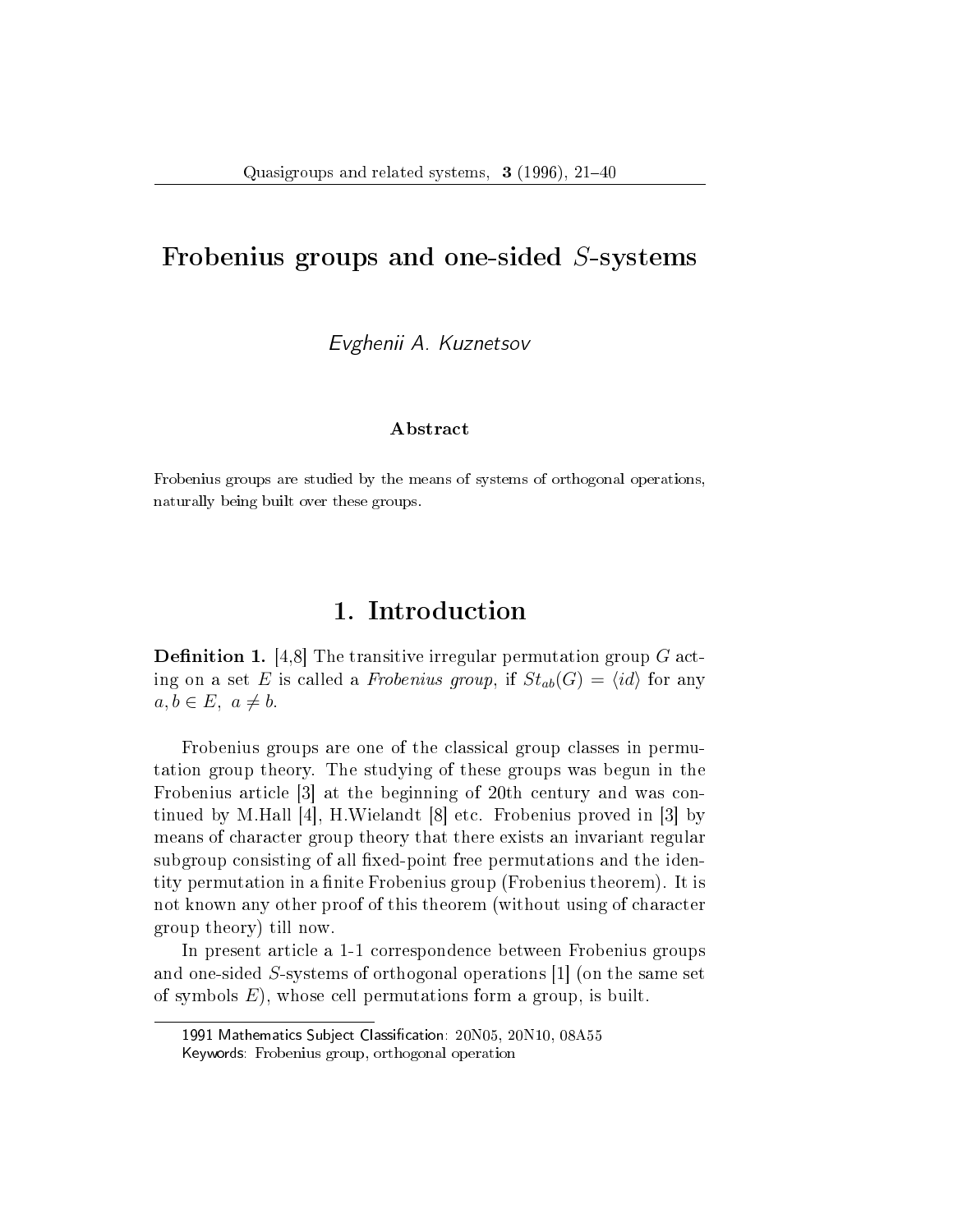In the section 2 the incident system of (left) cosets in an arbitrary finite Frobenius group G by stabilizer  $St_a(G)$   $(a \in E)$  is investigated. It is proved that this incident system is an algebraic  $m$ -net [2], where  $m = |St_a(G)|$ .

In the section 3 the construction of two systems of the orthogonal operations over an arbitrary finite Frobenius group  $G$  is given. It is proved that they form a left and a right S-systems [1]. Some other properties of these one-sided S-systems are studied too. A numbering correlation between permutations degree n and  $m = |St_a(G)|$  is obtained. As a corollary of this correlation it is proved that finite Frobenius p-groups doesn't exist (the negative answer on the problem 6.55 from [5] in a finite case). At the end of the part 2 the right (left) cell permutations of right (left)  $S$ -system are defined and it is shown that the set of all cell permutations forms a group coinciding with the group  $G$ .

In the section 3 an arbitrary right (left) S-systems of binary idempotent quasigroups on some set  $E$  (finite or infinite) are investigated. In any right (left) S-system of operations the cell functions are introduced, and it is proved that all these functions are permutations on the set  $E$ . If the set of all cell permutations forms a group (with respect to natural operation of composition), then this group is a Frobenius group. As a corollary, the proof of Frobenius theorem is obtained (when the set  $E$  is finite). Another construction of one-sided S-systems of operations on E over the Frobenius group  $G$ , no depending from the cardinality of the set  $E$ , are given in order to demonstrate preserving of the correspondence between Frobenius groups and onesided S-systems of operations on  $E$  with the property mentioned above in the case when the set  $E$  is infinite.

We will use the following notations:

 $H_a = St_a(G)$  is the stabilizer of the element  $a \in E$  in the group  $G_i$ 

0, 1 are two distinguished elements in the set  $E$ ,

 $E^* = \{0\} \cup \{h(1) : h \in H_0 = St_0(G)\} \subseteq E.$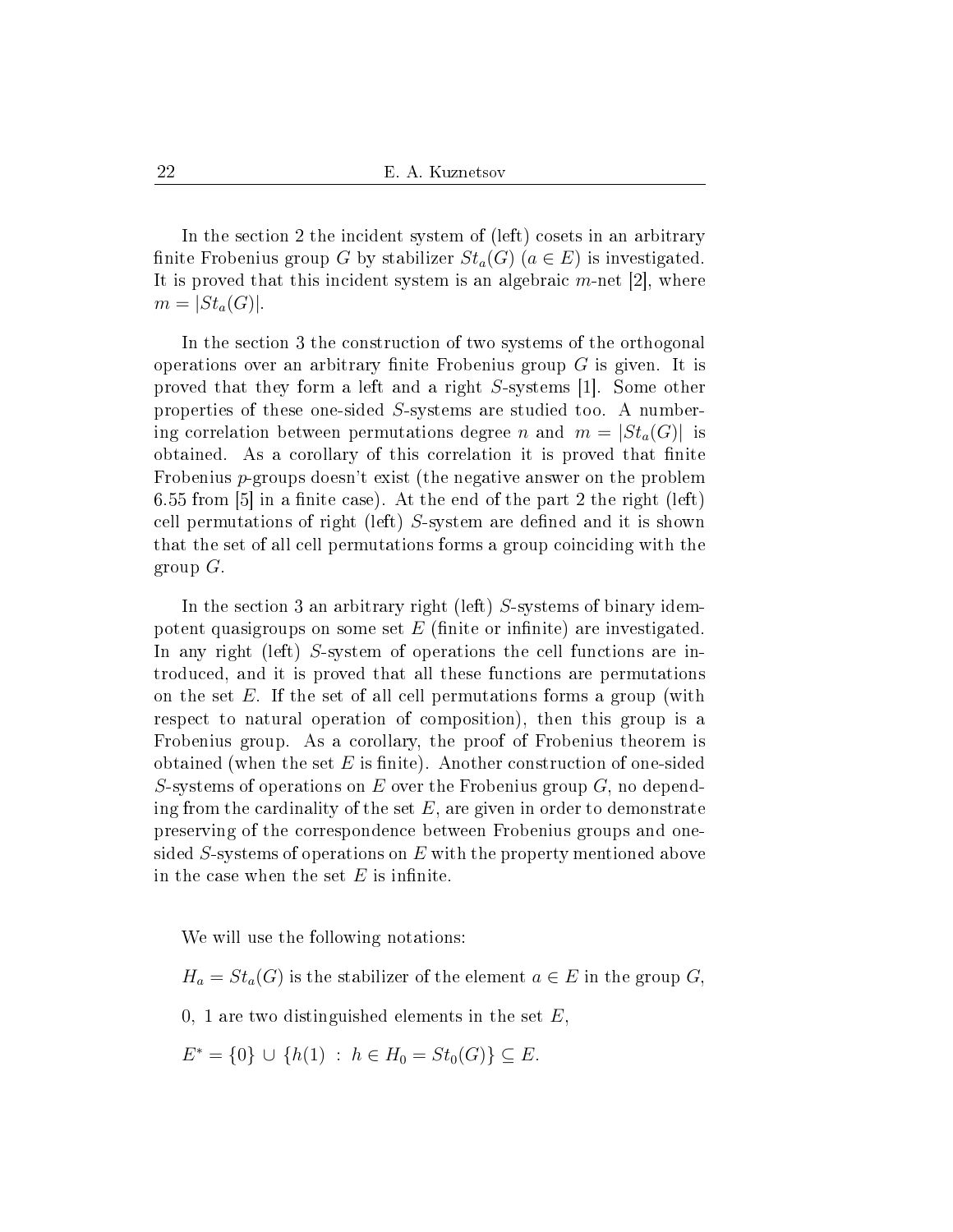### 2. Incident system of cosets

In this paragraph we suppose that the set  $E$  is finite, i.e. the permutations from the Frobenius group G have the finite degree  $n = |E|$ .

In a Frobenius group all subgroups  $H_a$   $(a \in E)$  are conjugate and so we can denote

$$
m=|H_0|=|H_a|.
$$

At last, we can suppose the elements from  $E$  are renamed so that

$$
E^* = \{0, 1, ..., m\}.
$$

Let's consider all (left) cosets  $H_a^b = \{ \alpha \in G : \alpha(a) = b \}$  in G by the subgroup  $H_a$  and define the following incident system  $\mathcal{R} = \langle X, \mathcal{L}, I \rangle$ :

points from X are (left) cosets  $H_a^b$ , lines from  $\mathcal L$  are permutations  $\alpha \in G$ , incidence  $I$  is a belonging relation, i.e.

$$
(a, b)I[\alpha] \Leftrightarrow (point H_a^b)I(\text{ line }\alpha) \stackrel{def}{\Leftrightarrow} (\alpha \in H_a^b). \tag{1}
$$

**Definition 2.** By an *algebraic*  $k$ -net [2] we mean an incidence system  $\mathcal{R} = \langle X, \mathcal{L}, L_1, ..., L_k, I \rangle$  consisting of the point set X, the line set  $\mathcal L$  which is separated on k distinct classes of "parallel" lines  $l_1, L_2, ..., L_k$ , and the incidence relation I between elements from X and  $\mathcal{L}$ , which satisfy the following two conditions:

- 1) any two lines from the different classes  $L_i$  and  $L_j$  are incident to one and only one point from X,
- 2) every point from  $X$  is incident to one and only one line from each class  $L_i$ .

**Lemma 1.** The system  $\mathcal{R} = \langle X, \mathcal{L}, I \rangle$  defined in (1) is an algebraic  $m$ -net.

*Proof.* According to Frobenius theorem  $[8]$ , in a finite Frobenius group G of permutations of degree n all fixed-point-free permutations with the identity permutation form a transitive invariant subgroup  $A$ , moreover,  $|A| = n$ . It is easy to see that A is a group transversal (see [6]) in G to  $H_a \ \forall a \in E$ .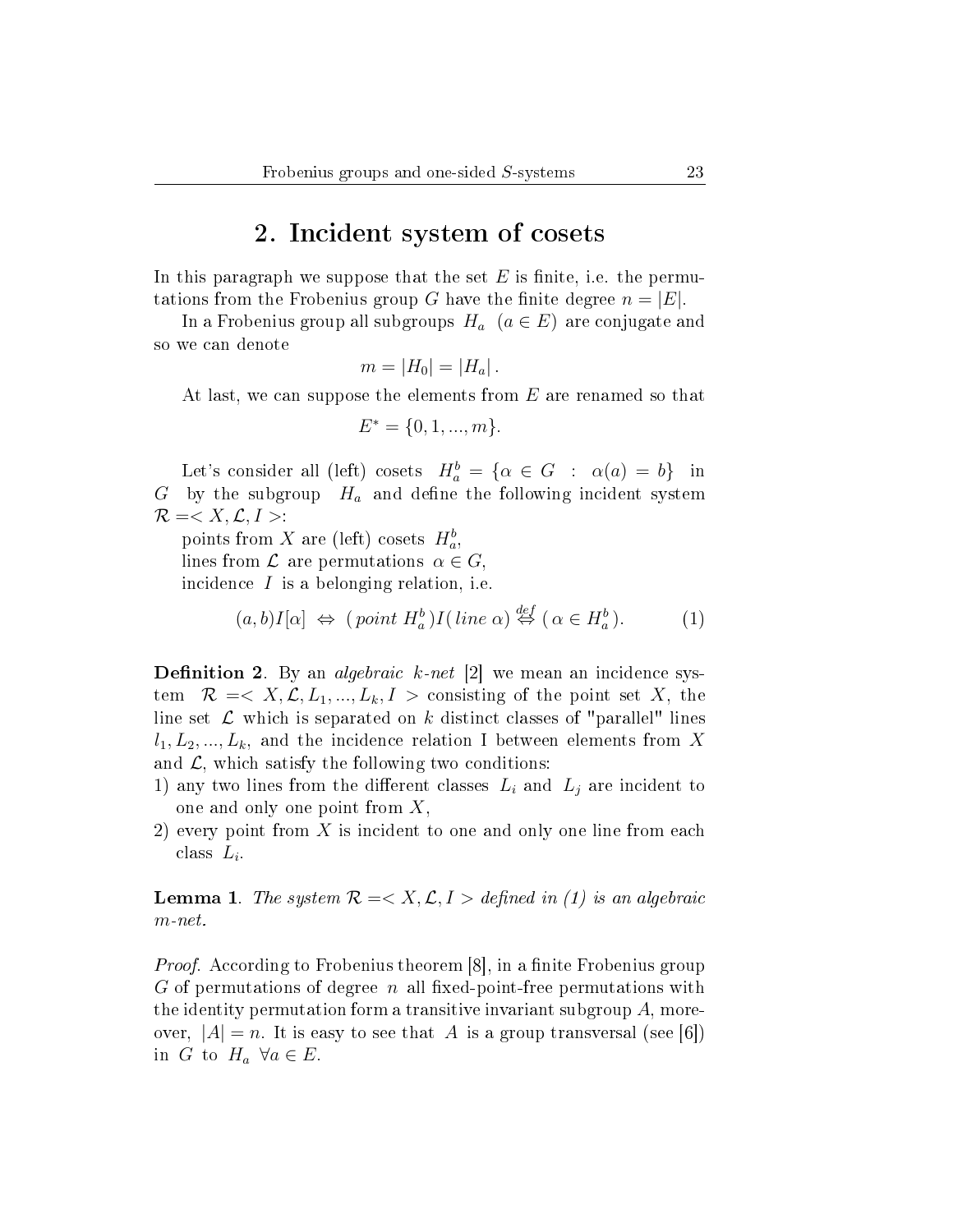Let's define the classes  $L_i$  of "parallel" lines in  $\mathcal L$  by the following:

 $L_i = \{\alpha h_i : \alpha \in A, h_i \in H_0, h_i(1) = i\}, i = 1, ..., n$ .

Note that  $h_i = id$  and  $L_i = A$ .

**Lemma A.** Let  $\alpha, \beta \in \mathcal{L}$  and  $\alpha \neq \beta$ . The following conditions are equivalent:

1) both of lines  $\alpha$  and  $\beta$  are in the class  $L_i$  for some i, 2)  $\alpha(t) \neq \beta(t) \quad \forall t \in E$ .

*Proof of Lemma A.* 1)  $\Rightarrow$  2). Let  $\alpha, \beta \in L_i$  and  $\alpha \neq \beta$ . Let's assume there exists  $t_0 \in E$  such that  $\alpha(t_0) = \beta(t_0)$ . Then we have

$$
\alpha_0 h_i(t_0) = \beta_0 h_i(t_0),
$$
  

$$
\alpha_0(t_1) = \beta_0(t_1)
$$

where  $\alpha_0, \beta_0 \in A$ ,  $t_1 = h_i(t_0)$ . The last equality contradicts the regularity of the group A. So

$$
\alpha(t) \neq \beta(t) \quad \forall t \in E.
$$

 $2) \Rightarrow 1$ ). Let  $\alpha, \beta \in \mathcal{L}, \alpha \neq \beta$  and

$$
\alpha(t) \neq \beta(t) \quad \forall t \in E.
$$

The set A is a (left) transversal in G to  $H_0$ , so we have

$$
\alpha = \alpha_0 h_i, \quad \beta = \beta_0 h_j,
$$

where  $\alpha_0, \beta_0 \in A$ ,  $h_i, h_j \in H_0$ . It is necessary to prove that  $h_i = h_j$ . We have

$$
\alpha_0 h_i(t) \neq \beta_0 h_j(t) \quad \forall t \in E,
$$
  

$$
\alpha_0^{-1} \beta_0 h_j h_i^{-1}(t') \neq t' \quad \forall t' = h_i(t) \in E,
$$

i.e.  $\gamma_0 = \alpha_0^{-1} \beta_0 h_j h_i^{-1}$  is a fixed-point-free permutation. Then  $\gamma_0 \in A$ and we obtain

$$
h_j h_i^{-1} = h_k = \beta_0^{-1} \alpha_0 \gamma_0 \in H_0 \cap A = \{ id \},
$$

i.e.  $h_i = h_j$ . The proof of Lemma A is completed.

Let's return to the proof of Lemma 1. It is necessary to check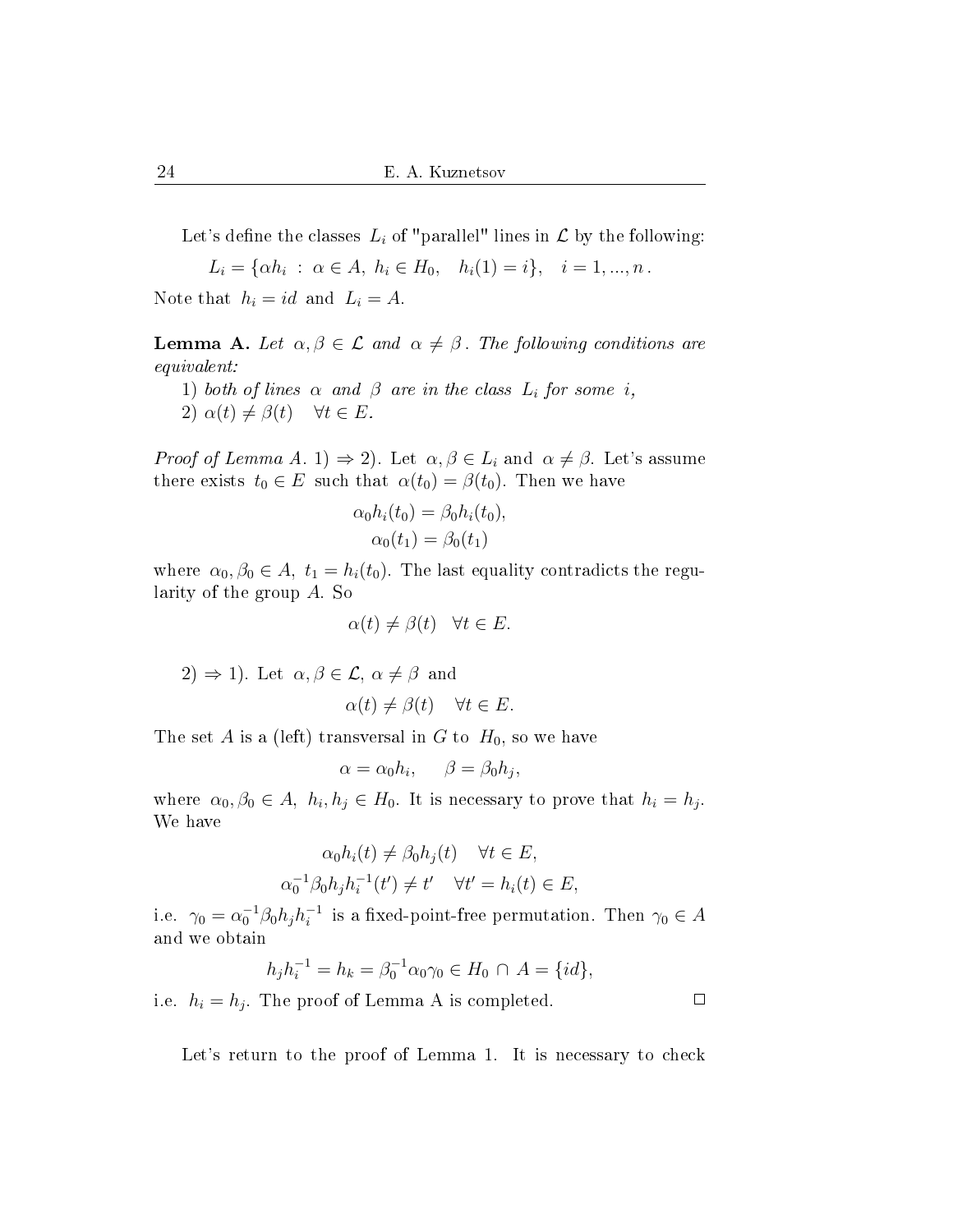the realization of the conditions 1) and 2) from Definition 2 for the incidence system  $\mathcal{R} = \langle X, \mathcal{L}, I \rangle$ .

a) Let  $\alpha$  and  $\beta$  be two different lines from the different classes  $L_i$ and  $L_j$ . Then there exist element  $t_0 \in E$  such that

$$
\alpha(t_0) = \beta(t_0) = d,\tag{2}
$$

(in a contrary case we would have  $\alpha(t) \neq \beta(t)$   $\forall t \in E$ , and so  $\alpha, \beta \in L_k$  for some k according to Lemma A. Moreover, there exist an unique element  $t_0 \in E$  satisfying (2), because in a opposite case the permutation  $\alpha^{-1}\beta$  would fix two different elements from E and so  $\alpha^{-1}\beta = id$  according to Definition 1. So we have:

$$
\alpha, \beta \in H^d_{t_0},
$$

i.e. the lines  $\alpha$  and  $\beta$  are incident to the unique point  $H_{t_0}^d$ . The condition 1) is proved.

b) Let  $H_a^b$  be an arbitrary point from X. This point is incident to all lines  $\alpha_i \in G$  such that  $\alpha_i \in H_a^b$ , i.e.  $\alpha_i(a) = b$ . By means of Lemma A we obtain that different such lines  $\alpha_i$  lie in different classes  $L_i$ . As  $|H_a^b| = |H_a| = m$ , then the point  $H_a^b$  is incident to m different lines  $\alpha_i$  from different classes  $L_i$ ; moreover, it is incident to an unique line in each class  $L_i$ . The number of classes  $L_i$  is equal to  $m$ , so every of these classes consists of a line being incident to the point  $H_a^b$ . The condition 2) is proved.

The proof of Lemma 1 is completed.

 $\Box$ 

# 3. One-sided S-systems being constructed over a Frobenius group

In this paragraph we will suppose that Frobenius group  $G$  is finite. Let's define the following two binary operations  $(\cdot)$  and  $(*)$ :

$$
(\cdot) : E \times E \to E,
$$
  

$$
x \cdot y = z \iff z = \varphi_x(y),
$$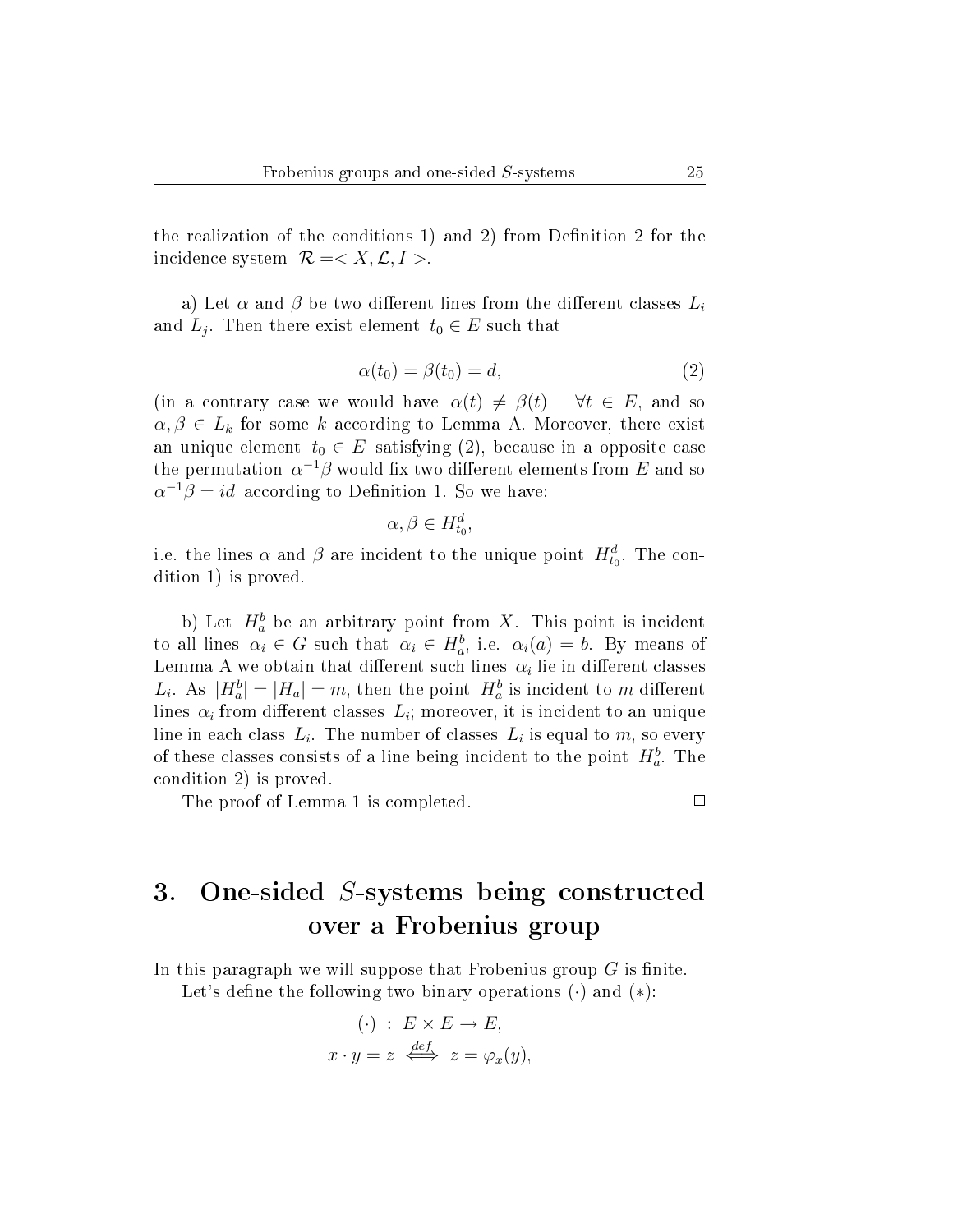where  $\varphi_x \in A$ ,  $\varphi_x(0) = x$ ,  $(*)$  :  $E^* \times E \rightarrow E$ ,  $0 * v \iff 0,$  $u \neq 0$ :  $u * v = w \stackrel{def}{\iff} w = h_u(v)$ ,

where  $h_u \in H_0$ ,  $h_u(1) = u$ . Note that  $(*)$  is a partial operation.

Lemma 2. The following statements are true:

1) 
$$
\langle E, \cdot, 0 \rangle \cong A
$$
,  
\n2)  $\langle E^* - \{0\}, *, 1 \rangle \cong H_0$ ,  
\n3)  $x * (y \cdot z) = (x * y) \cdot (x * z)$   $\forall x \in E^*$ ,  $\forall y, z \in E$ ,  
\n4) every permutation  $h \in H_0$  is an automorphism of the subgroup A,  
\n5)  $G = \{ \alpha_{a,b} : \alpha_{a,b}(x) = a \cdot (b * x), a \in E \ b \in E^* - \{0\} \}.$ 

Proof. 1) Let's consider the following mapping

 $\alpha : \langle E, \cdot, 0 \rangle \to A, \quad \alpha(x) = \varphi_x$ 

where  $x \in E$  and the permutation  $\varphi_x$  is defined above. Then  $\alpha$  is a bijection, because the group  $A$  is regular on the set  $E$ . Further we have

$$
(\alpha(x \cdot y))(0) = \varphi_{x \cdot y}(0) = x \cdot y.
$$

On the other hand we have

$$
(\alpha(x)\alpha(y))(0) = \varphi_x \varphi_y(0) = \varphi_x(y) = x \cdot y.
$$

So we obtain

$$
(\alpha(x \cdot y))(0) = x \cdot y = (\alpha(x)\alpha(y))(0),
$$

and

$$
\alpha(x \cdot y) = \alpha(x)\alpha(y),
$$

because the group A is regular (i.e. sharply transitive) on the set  $E$ . We obtain that the mapping  $\alpha$  is an isomorphism.

2) can be proved analogously, and the isomorphism is determined by the mapping

$$
\beta \; : \;  \; \to \; H_0\,, \quad \beta(u) \stackrel{\text{def}}{=} h_u,
$$

where  $u \in E^* - \{0\}$  and the permutation  $h_u$  is defined above.

3) and 4) can be proved analogously to 3) of Lemma 8 from [7].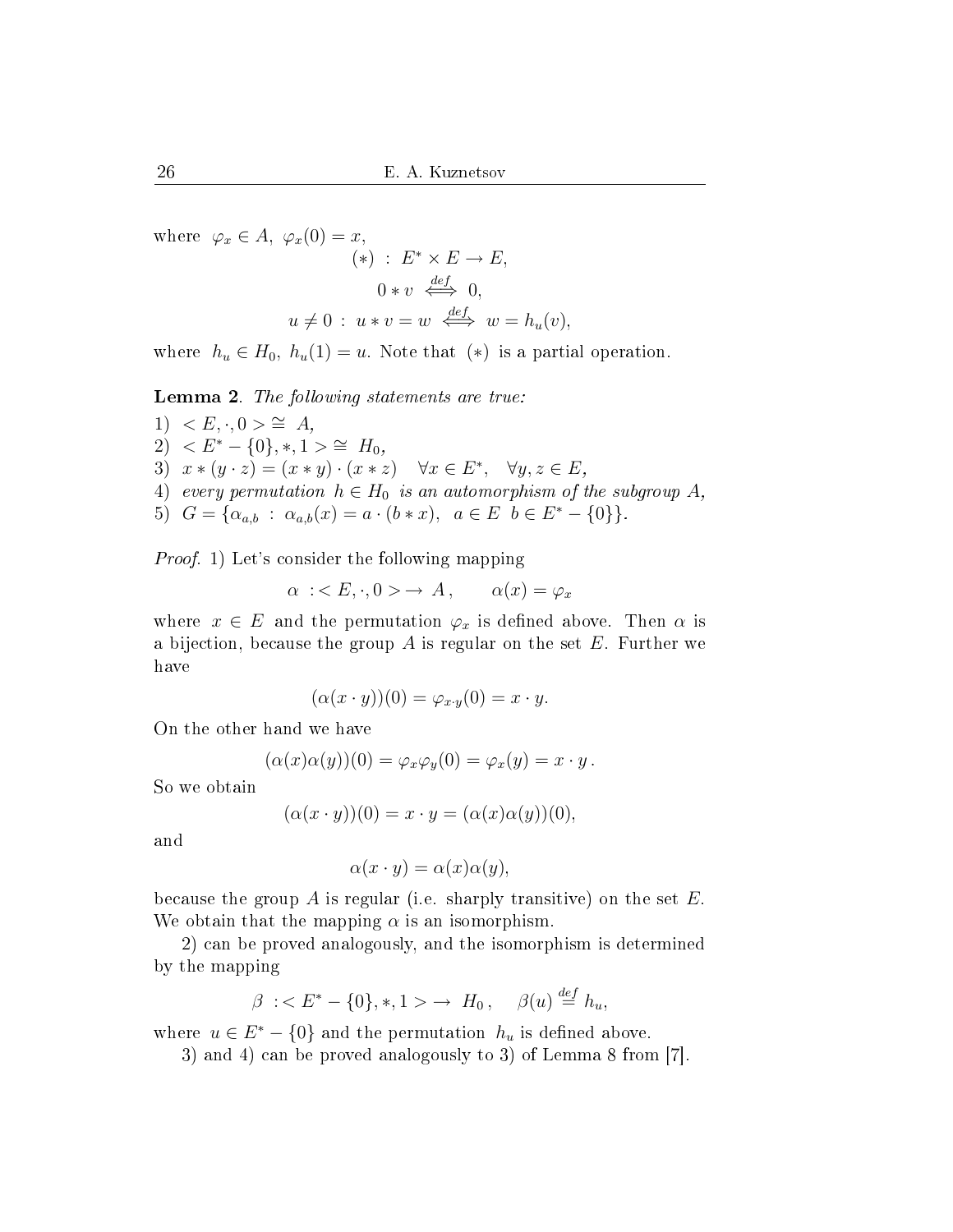5) can be proved analogously to Lemma 9 from [7].

Note that  $\alpha_{0,1} \equiv id$  and  $\alpha_{a,1}(x) = a \cdot x$  is a fixed-point-free permutation if  $a \neq 0$ ; moreover  $\{\alpha_{a,1}\}_{a \in E} \equiv A$ .

Now let's define the following partial ternary operation

$$
(\ ,\ ,\ ) : E \times E^* \times E \to E,
$$
  

$$
(x, a, y) \stackrel{def}{=} x \cdot (a * (x^{-1} \cdot y)),
$$
 (3)

where  $a \in E^*$ ,  $x, y \in E$ , and  $x^{-1}$  is the inverse element to x in  $\langle E, \cdot, 0 \rangle$ .

Lemma 3. The following statements are true:

- 1)  $(x, 0, y) = x$ ,  $(x, 1, y) = y$ ,  $(x, a, x) = x, (0, a, 1) = a, \forall a \in E^*, x, y \in E.$
- 2) The system of operations  $A_a(x,y) = (x,a,y)$   $(a \in E^* \{0\})$  is a right S-system.
- 3) The operations  $(x, a, y)$  and  $(x, b, y)$  are orthogonal for any  $a \neq b$ , and they are quasigroups for  $a \neq 0, 1$ .
- 4) The operations  $(x, a, y)$  and  $x \circ y = x^{-1} \cdot y$  are orthogonal for any  $a \in E^*$ .

*Proof.* 1) 
$$
(x, 0, y) = x \cdot (0 * (x^{-1} \cdot y)) = x \cdot 0 = x,
$$

$$
(x, 1, y) = x \cdot (1 * (x^{-1} \cdot y)) = x \cdot x^{-1} \cdot y = y,
$$

$$
(x, a, x) = x \cdot (a * (x^{-1} \cdot x)) = x \cdot (a * 0) = x \cdot 0 = x,
$$

$$
(0, a, 1) = 0 \cdot (a * (0^{-1} \cdot 1)) = a * 1 = a.
$$

2) According to the definition from [1], a system of operations  $A_a(x, y)$   $(a \in E^* \subseteq E)$  on some set E is a right (left) S-system, if for any  $a, b \in E^*$  and  $x, y \in E$  there exists  $c = c(a, b) \in E^*$  such that the following equality

$$
(A_a \circ A_b)(x, y) = A_a(x, A_b(x, y)) = A_c(x, y)
$$

holds, and moreover, the system  $\langle A_u, \circ, A_1 \rangle$ , where  $u \neq 0$ , is a group (correspondingly, if for any  $a, b \in E^*$  and  $x, y \in E$  there exist such  $c = c(a, b) \in E^*$  that the following equality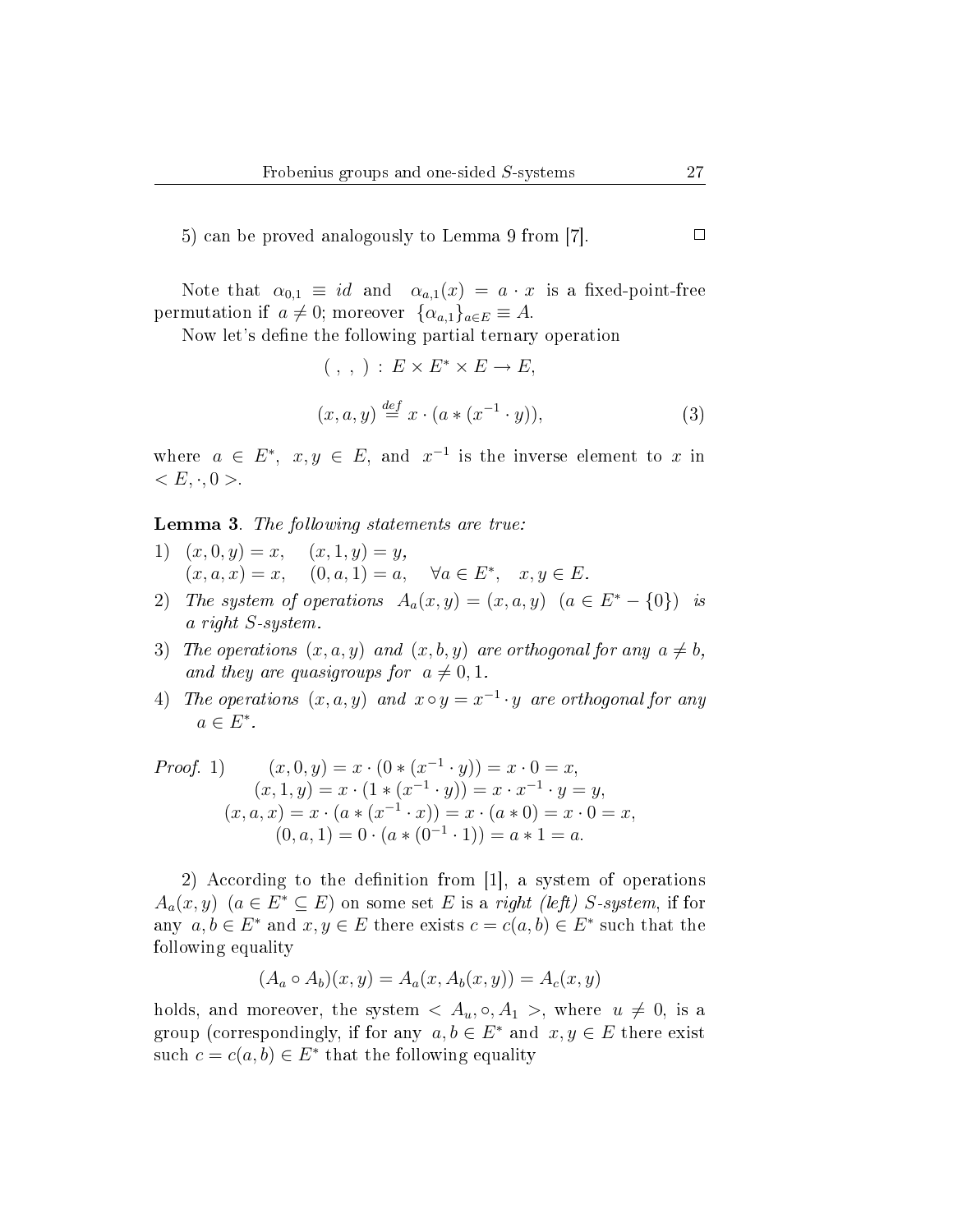$(A_a \bullet A_b)(x, y) = A_a(A_b(x, y), y) = A_c(x, y)$ 

holds, and moreover, the system  $\langle A_u(u \neq 1), \bullet, A_0 \rangle$  is a group).

According to the equality (3) we obtain for the operations  $A_a(x, y) =$  $(x, a, y)$  and  $A_b(x, y) = (x, b, y)$  (where  $a, b \in E^* - \{0\}$ ):

$$
(Aa \circ Ab)(x, y) = Aa(x, Ab(x, y)) = (x, a, (x, b, y)) == x \cdot (a * (x-1 \cdot (x \cdot (b * (x-1 \cdot y)))) == x \cdot (a * b * (x-1 \cdot y)) = Aa*b(x, y).
$$

With the help of Lemma 2, we obtain that the system  $\langle A_u, \circ, A_1 \rangle$ , where  $u \neq 0$  is a group (this group is isomorphic to the group  $H_0$ ), i.e. the system of operations  $A_a(x, y) = (x, a, y)$  is a right S-system.

3) We notice that for any  $a \in E^*$ ,  $z \in E$ ,  $(a * z)^{-1} = a * x^{-1}.$ 

Really, with the help of Lemma 2, we obtain

$$
(a * z) \cdot (a * z^{-1}) = a * (z \cdot z^{-1}) = a * 0 = 0,
$$
  

$$
(a * z^{-1}) \cdot (a * z) = a * (z^{-1} \cdot z) = a * 0 = 0.
$$

Further, let we have the following system

$$
\begin{cases}\n(x, a, y) = c, \\
(x, b, y) = d,\n\end{cases}
$$

where  $a, b \in E^*$ ,  $a \neq b, c, d \in E$  are arbitrary given elements.

If  $a = 0$  then  $x = c$ ,  $y = c \cdot (b^{-1} * (c^{-1} \cdot d))$ , i.e. this system has an unique solution in  $E \times E$ ; so the operations  $(x, a, y)$  and  $(x, b, y)$ are orthogonal. If  $b = 0$  then we obtain the same result.

Let  $a, b \neq 0$ . Then we have

$$
\begin{cases}\n(x, a, y) = c \\
(x, b, y) = d\n\end{cases}\n\Leftrightarrow\n\begin{cases}\nx \cdot (a * (x^{-1} \cdot y)) = c \\
x \cdot (b * (x^{-1} \cdot y)) = d\n\end{cases}\n\Leftrightarrow
$$
\n
$$
\begin{cases}\na * (x^{-1} \cdot y) = x^{-1} \cdot c \\
b * (x^{-1} \cdot y) = x^{-1} \cdot d\n\end{cases}\n\Leftrightarrow\n\begin{cases}\n(a * (x^{-1} \cdot y))^{-1} = c^{-1} \cdot x \\
(b * (x^{-1} \cdot y))^{-1} = d^{-1} \cdot x\n\end{cases}\n\Leftrightarrow
$$
\n
$$
\begin{cases}\na * (y^{-1} \cdot x) = c^{-1} \cdot x \\
b * (y^{-1} \cdot x) = d^{-1} \cdot x\n\end{cases}\n\Leftrightarrow\na^{(-1)} * (c^{-1} \cdot x) = y^{-1} \cdot x = b^{(-1)} * (d^{-1} \cdot x),
$$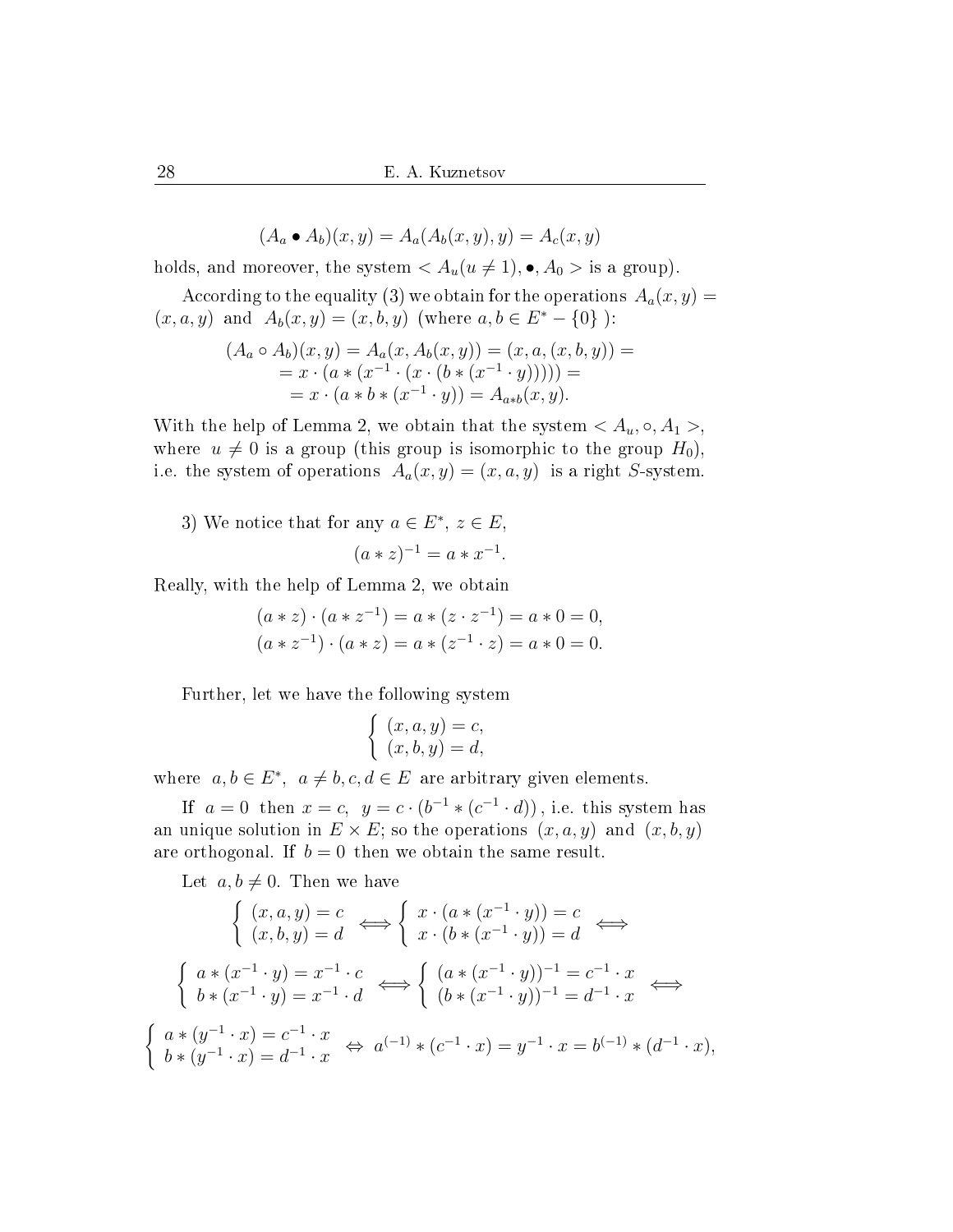where  $a^{-1}$  is the inverse element to a in  $\lt E^* - \{0\}, *, 1 >$ . From the last equality we obtain

$$
c^{-1} \cdot x = (a * b^{-1}) * ((d^{-1} \cdot c) \cdot (c^{-1} \cdot x)),
$$

i.e. (see Lemma 2)

$$
c^{-1} \cdot x = \alpha_{d^{-1} \cdot c, a * b^{(-1)}}(c^{-1} \cdot x)
$$

As  $a \neq b$  then  $a * b^{(-1)} \neq 1$ ; so the permutation  $\alpha_{d^{-1} \cdot c, a * b^{(-1)}}$  has an unique fixed-point element  $p_0$ . So we obtain that  $x = c \cdot p_0$ .  $y = c \cdot p_0 \cdot (a^{(-1)} * p_0)$ , i.e. the operations  $(x, a, y)$  and  $(x, b, y)$  are orthogonal.

4) We have for any 
$$
a \in E^* - \{0\}
$$
 and  $c, d \in E$ :

$$
\begin{cases}\n(x, a, y) = c & \Longleftrightarrow \begin{cases}\nx \cdot (a * (x^{-1} \cdot y)) = c & \Longleftrightarrow \\
x \circ y = d & \end{cases}\n\end{cases}
$$
\n
$$
\begin{cases}\nx \cdot (a * d) = c & \Longleftrightarrow \begin{cases}\nx = c \cdot (a * d)^{-1} \\
y = c \cdot (a * d)^{-1} \cdot d,\n\end{cases}
$$

i.e. the operations  $(x, a, y)$  and  $x \circ y$  are orthogonal.

By an analogical way it can be defined one more partial ternary operation

$$
[x, t, y] : E \times E^* \times E \to E
$$
  

$$
[x, a, y] \stackrel{def}{=} (a * (x \cdot y^{-1})) \cdot y, \quad a \in E^*.
$$

Lemma 4. The following statements are true:

- 1)  $[x, 0, y] = y$ ,  $[x, 1, y] = x$ ,  $[x, a, x] = x, \quad [1, a, 0] = a, \quad \forall a \in E^*, \quad x, y \in E.$
- 2) The system of operations  $A_a(x,y) = [x, a, y]$   $(a \in E^* \{0\})$  is a left S-system.
- 3) The operations  $[x, a, y]$  and  $-[x, b, y]$  are orthogonal for any  $a \neq b$ and they are quasigroups for  $a \neq 0, 1$ .
- 4) The operations  $[x, a, y]$  and  $x \bullet y = x \cdot y^{-1}$  are orthogonal for any  $a \in E^*$ .

Proof. 1). It is evident.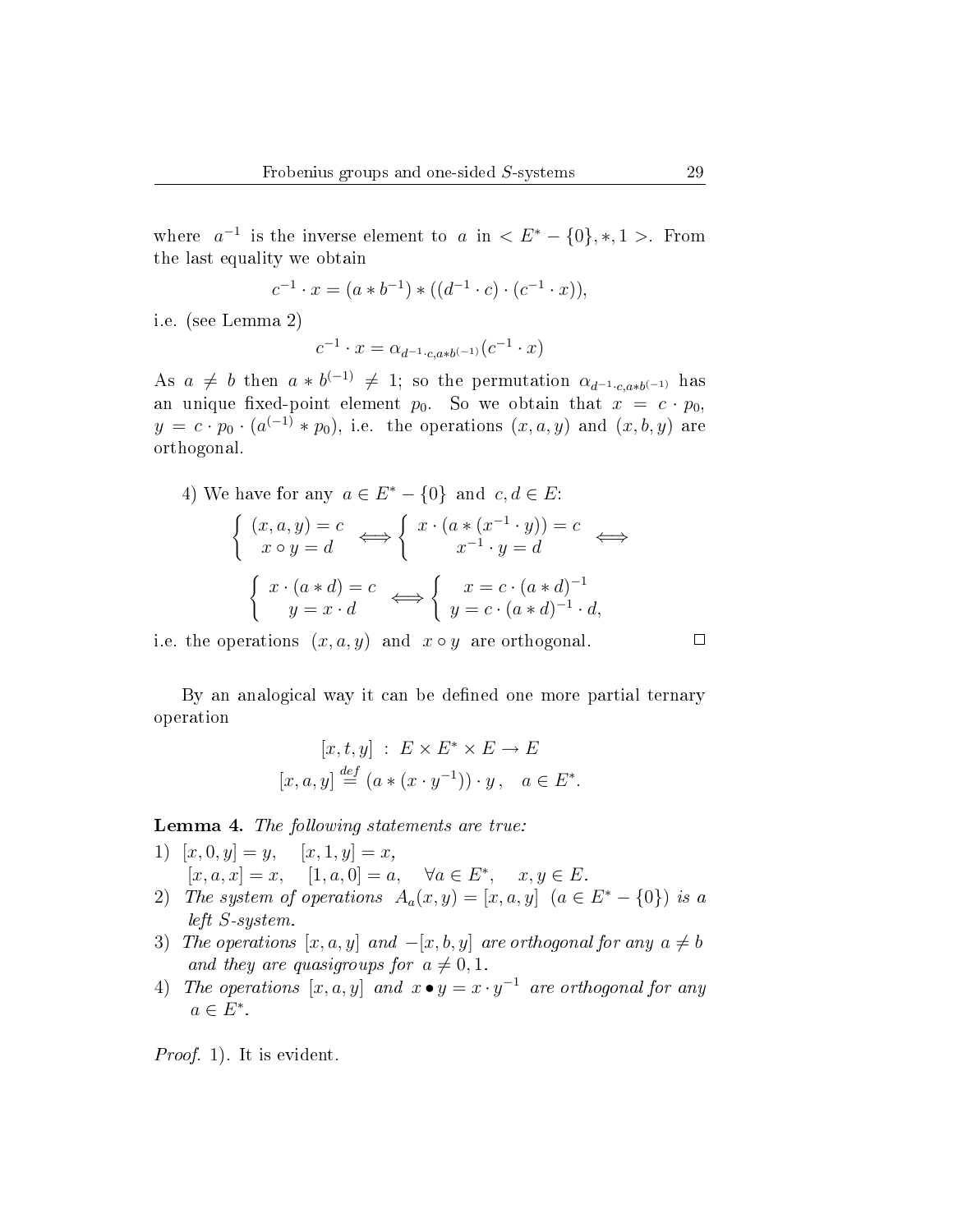2)-4) can be proved analogously to the proof of Lemma 3.

**Remark.** There is a 1-1 correspondence between algebraic  $m$ -net from Lemma 1 and some system of  $m$  orthogonal operations on the set E. Defining the partial ternar  $\langle x, t, y \rangle$  by the following:

$$
(a, b)I[c, d] \iff \langle a, c, b \rangle = d,
$$

where  $I$  is the incidence relation, we obtain

$$
\langle x, a, y \rangle = y \cdot (a * x)^{-1}, \ a \in E^*
$$

This system of operations is not a left or a right S-system of operations.

Let's return back to the ternary operation  $(x, a, y)$ .

Lemma 5. The following statements are true:

1) The mapping  $\alpha_{b,a}(x) = b \cdot (a * x), \quad b \in E, \ a \in E^* - \{0\}, \ x \in E$ is an isomorphism between operations  $(x, c, y)$  and  $(x, a * c * a^{-1}, y)$ . 2) The mapping  $\alpha_{b,I}$  is an automorphism of the operation  $(x, c, y)$ for any  $b \in E$ ,  $c \in E^*$ .

Proof. 1) We have:

$$
\alpha_{b,a}((x,c,y)) = b \cdot (a * (x \cdot (c * (x^{-1} \cdot y)))) =
$$
  
\n
$$
= b \cdot (a * x) \cdot (a * c * (x^{-1} \cdot y)) =
$$
  
\n
$$
= b \cdot (a * x) \cdot ((a * c * a^{(-1)}) * a * (x^{-1} \cdot y)) =
$$
  
\n
$$
= b \cdot (a * x) \cdot ((a * c * a^{(-1)}) * ((a * x^{-1}) \cdot (a * y))) =
$$
  
\n
$$
= b \cdot (a * x) \cdot ((a * c * a^{(-1)}) * ([(a * x)^{-1} \cdot b^{-1}] \cdot [b \cdot (a * y)])) =
$$
  
\n
$$
= (\alpha_{b,a}(x)) \cdot ((a * c * a^{(-1)}) * ((\alpha_{b,a}(x))^{-1} \cdot (\alpha_{b,a}(y)))) =
$$
  
\n
$$
= (\alpha_{b,a}(x), a * c * a^{(-1)}, \alpha_{b,a}(y)).
$$

It means that the mapping  $\alpha_{b,a}$  is an isomorphism between operations  $(x, c, y)$  and  $(x, a * c * a^{-1}, y)$ .

2) is an evident corollary of 1).

 $\Box$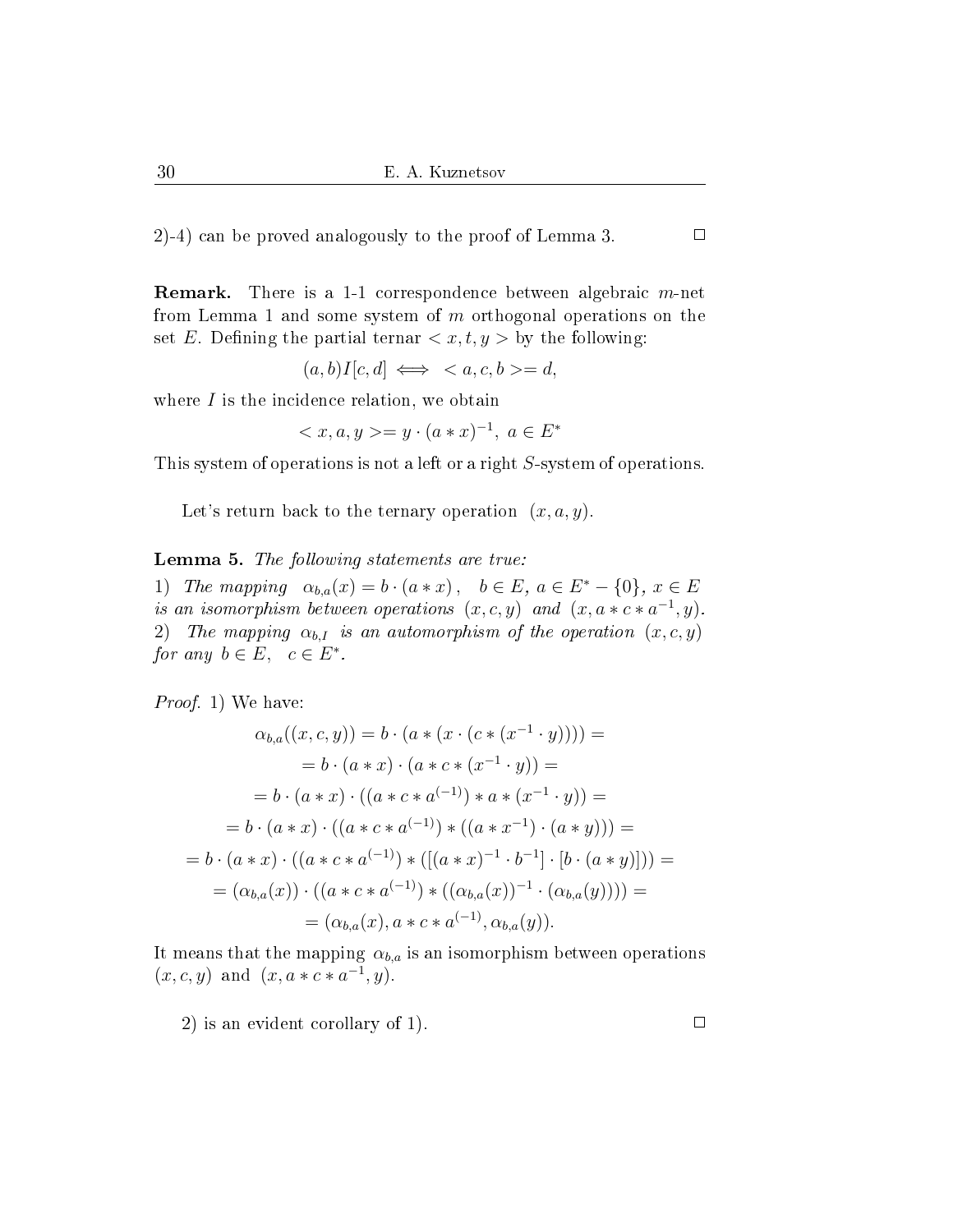Lemma 6. The following equality is true:  $n-1 = km$ for some  $k \in \mathcal{N}$ , i.e.  $(|E^*| - 1) | (|E| - 1)$ .

*Proof.* (see [1] too). Let  $a_1 \in E$  and  $a_1 \neq 0$ . Let's consider the following equalities:

$$
A_1(0, a_1) = (0, 1, a_1) = 1 * a_1 = a_1
$$
  
\n
$$
A_2(0, a_1) = (0, 2, a_1) = 2 * a_1
$$
  
\n
$$
\dots
$$
  
\n
$$
A_m(0, a_1) = (0, m, a_1) = m * a_1.
$$

All values in the right sides of the equalities are different. Really, we have

$$
a * a_1 \neq b * a_1, \quad a \neq b
$$

because  $\langle E^* - \{0\}, *, 1 > \text{is a group.} \rangle$ 

Let's denote

$$
M_1 = \{A_i(0, a_1) : i = 1, ..., m\}, \quad |M_1| = m.
$$

Let  $a_2 \neq 0$  and  $a_2 \in E \backslash M_1$ . By analogy with above we have:

$$
A_1(0, a_2) = a_2
$$
  
\n
$$
A_2(0, a_2) = 2 * a_2
$$
  
\n........  
\n
$$
A_m(0, a_2) = m * a_2
$$

and we obtain analogously that the right sides of these equalities are different. Let's denote

$$
M_2 = \{A_i(0, a_2) : i = 1, ..., m\}, \quad |M_2| = m
$$

If we assume that

$$
M_1 \cap M_2 \neq \emptyset,
$$

i.e. there exists  $b \in M_1 \cap M_2$ , then there exist such  $k, r \in E^* - \{0\}$ that

$$
b = A_k(o, a_1) = A_r(o, a_2),
$$
  
\n
$$
b = k * a_1 = r * a_2
$$
  
\n
$$
a_2 = r^{(-1)} * k * a_1 = k' * a_1, \quad k' = r^{(-1)} * k,
$$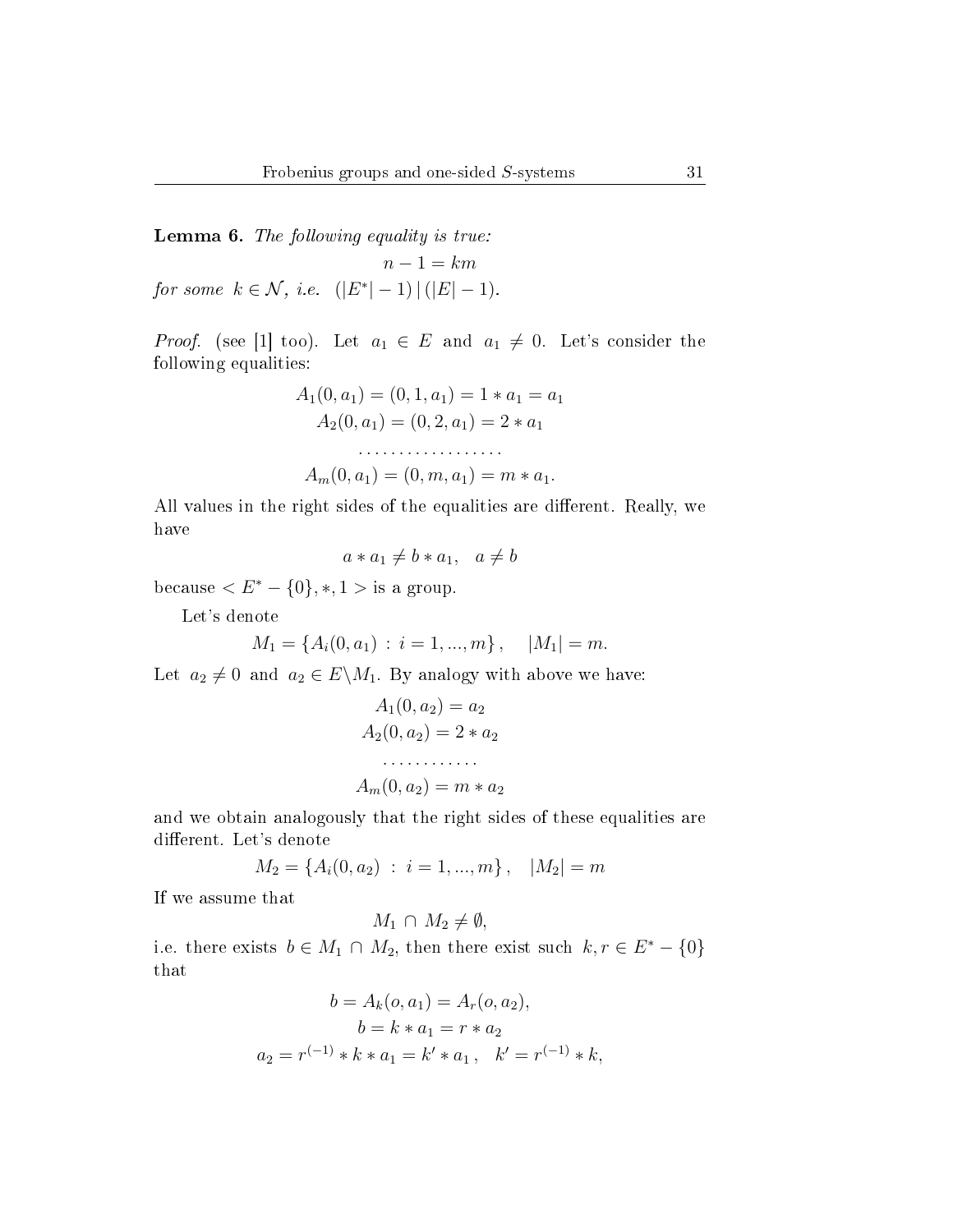i.e.  $a_2 \in M_1$ , contradicting to the choosing of the element  $a_2$ . Continuing this process up to the complete exhaustion of the set  $E$ , we obtain

$$
E\backslash\{0\}=\coprod_{i=1}^k M_i\,,
$$

moreover,  $M_i \cap M_j = \emptyset$  if  $i \neq j$ , and  $|M_i| = m$  for every  $i = 1, ..., k$ . Then

$$
|E - \{0\}| = k \cdot |M_1|,
$$
  

$$
n - 1 = k \cdot m
$$

and Lemma 6 is proved.

**Corollary.** Finite nontrivial (i.e.  $m > 1$  and  $n > 1$ ) Frobenius pgroup does not exist.

Proof. Let's assume the contrary and let G be a Frobenius p-group with  $m, n > 1$ . Then we have

$$
|G| = p', \quad m = |H_0| \mid |G| \Rightarrow m = p^s, \quad s > 0,
$$
  

$$
n = |A| \mid |G| \Rightarrow n = p^t, \quad t > 0.
$$

With the help of Lemma 6 we obtain

$$
n - 1 = k \cdot m
$$

$$
pt - 1 = k \cdot ps
$$

$$
pt - k \cdot ps = 1
$$

that is impossible because the left part of the last equality is divisible by number  $p$ , but the right one is not divisible.  $\Box$ 

This corollary gives a negative solution of the problem 6.55 from Kourovskaya notebook [5] in the case of a finite Frobenius group.

Lemma 7. The mappings

$$
\varphi_{b,a}(x) = (b, a, x),
$$
  

$$
\psi_{b,a}(x) = (b, a, (0, a^{(-1)}, x)),
$$

where  $b \in E$ ,  $a \in E^* - \{0, 1\}$  and  $a^{(-1)}$  is inverse to a in the group  $\langle E^* - \{0\}, *, 1 \rangle$ , form a permutation group, which is isomorphic to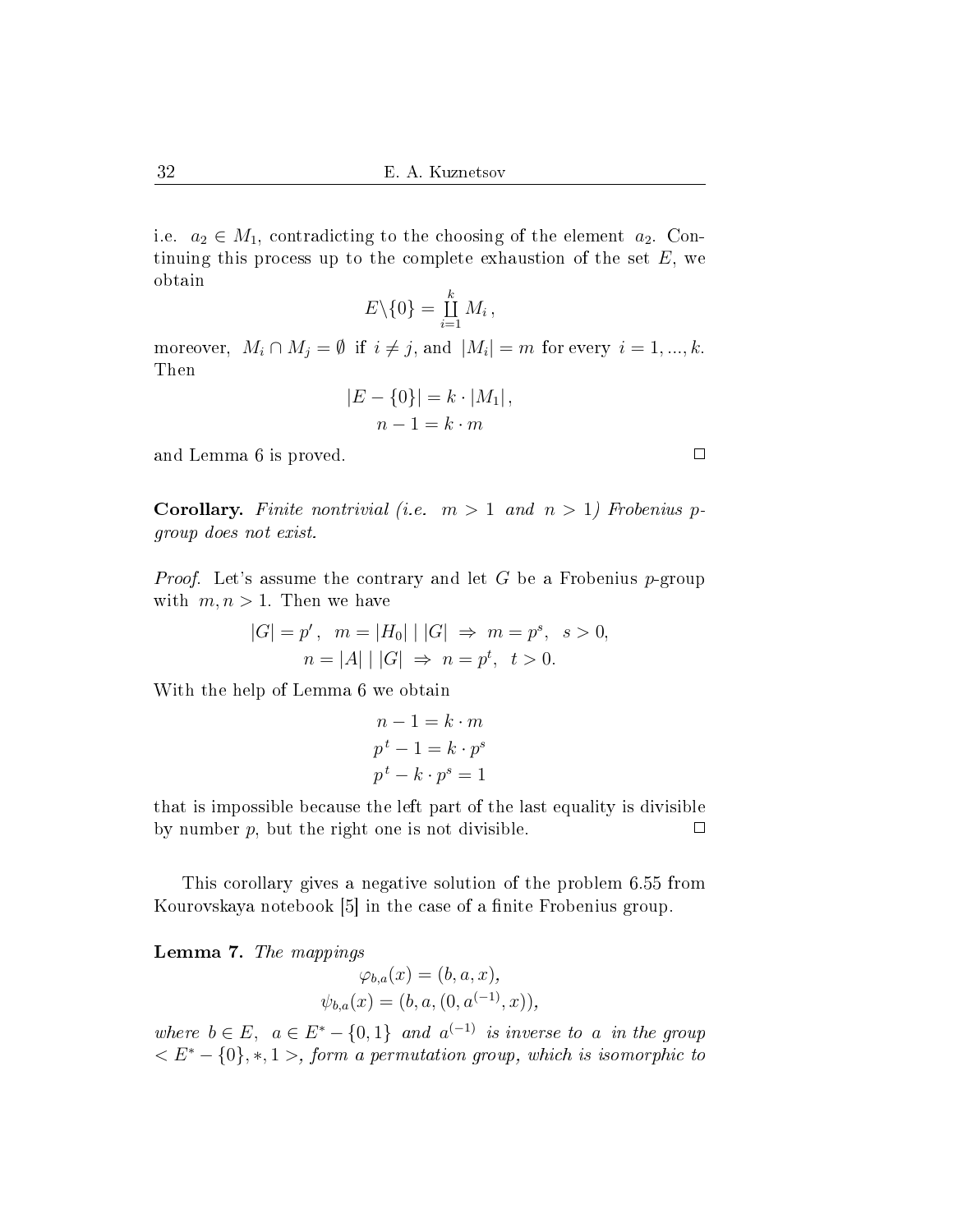the group G.

*Proof.* By means of Lemma 2 we have for  $a \in E^* \setminus \{0, 1\}$  and  $b \in E$ :  $\varphi_{b,a}(x) = (b, a, x) = b \cdot (a * (b^{-1} \cdot x)) = b \cdot (a * b^{-1}) \cdot (a * x) = \alpha_{c,a}(x),$ where

$$
c = b \cdot (a * b^{-1}) = (b, a, 0).
$$

In a such way it can be represented all the permutations  $\alpha_{b,a}$  from  $G$ , except the permutations like  $\alpha_{b,1}$ . Further we obtain

$$
\psi_{b,a}(x) = (b, a, (0, a^{(-1)}, x))
$$
  
=  $b \cdot (a * (b^{-1} \cdot (a^{(-1)} * x))) = b \cdot (a * b^{-1}) \cdot x = \alpha_{c,1}(x)$ 

where

$$
c = b \cdot (a * b^{-1}) = (b, a, 0).
$$

In a such way it can be represented all the permutations from G like  $\alpha_{b,1}$ . It means that the set of permutations like  $\varphi_{b,a}$  and  $\psi_{b,a}$  $(a \in E^*\backslash \{0,1\}$  and  $b \in E)$  coincides with the set of permutations  $\alpha_{b,a}$ . By the help of Lemma 2 we obtain that this set of permutations forms a group, which is isomorphic to the group G.  $\Box$ 

The mappings like  $\varphi_{b,a}$  and  $\psi_{b,a}$  are called *right cell permutations* of the ternar  $(x, t, y)$  (cf. [7]).

It is evident, that the analogous symmetric constructions can be done for the ternar  $[x, t, y]$  too.

# 4. One sided S-systems of operations, whose cell permutations forms a group

In this paragraph the set  $E$  may be as finite as infinite.

Let  $A_0(x, y), A_1(x, y), \ldots, A_m(x, y), \ldots$  be a collection of binary operations on some set  $E$   $(E^* = \{0, 1, ..., m, ...\}$  is the set of indexes of th operations  $A_i(x, y)$ , and moreover,  $E^* \subseteq E$ ), and let this collection forms a right S-system of indempotent quasigroups  $A_1(x, y)$ ,  $i \neq 0, 1$ , i.e.

$$
A_0(x, y) = x
$$
,  $A_1(x, y) = y$ ,  $A_i(x, x) = x$ ,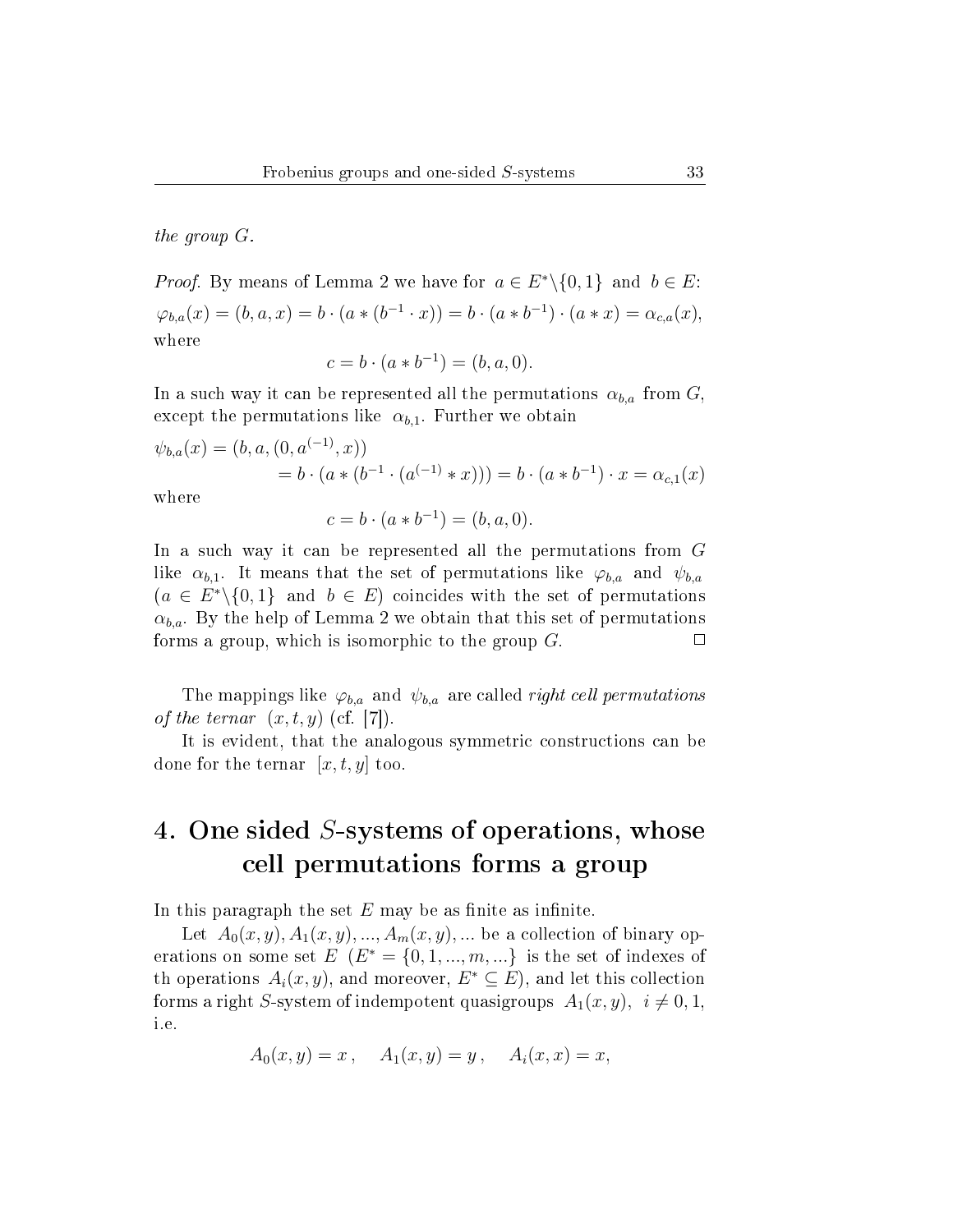$$
(A_a \circ A_b)(x, y) = A_a(x, A_b(x, y)) = A_c(x, y)
$$
 (4)

for some  $c \in E^* - \{0\}$ , moreover, system  $\langle A_u, \circ, A_1 \rangle$ , where  $u \neq 0$ , is a group. Rewrite (4) as a (partial) ternary operation  $(x, t, y)$ :

$$
( , , ) : E \times E^* \times E \to E, \quad E^* \subseteq E, \quad 0, 1 \in E,
$$
  

$$
(x, t, y) = A_t(x, y),
$$

i.e.

$$
(x, 0, y) = x, \quad (x, 1, y) = y,
$$
  

$$
\forall a, b \in E^* - \{0\} : (x, a, (x, b, y)) = (x, c, y)
$$
 (5)

for some  $c = c(a, b) \in E^* - \{0\},\$ 

$$
(x, a, x) = x \quad \forall x \in E, \quad \forall a \in E^*.
$$
 (6)

It is easy to prove that all operations  $(x, a, y)$  are mutually orthogonal for different  $a \in E^*$ . As all the operations  $(x, a, y)$  are mutually orthogonal and the identity (6) is true, we obtain that all values  $(0, a, 1)$  are different for differenet  $a \in E^*$ . So renumerating the indexes from  $E^*$  it can obtain the following identity  $(a \in E^*)$ :

$$
(0, a, 1) = a.
$$
 (7)

Let's define the following operation  $(*)$  on the set  $E^*$ :

$$
(*) : E^* * E^* \to E^*,
$$
  
\n
$$
0 * a = a * 0 = 0,
$$
  
\n
$$
x, y, z \neq 0, \quad x * y = z \Longleftrightarrow (x, a, (x, b, y)) = (x, c, y).
$$

As a corollary of (4) and (5) we obtain the system  $\langle E^* - \{0\}, *, 1 \rangle$ is a group. Further we have from (5) when  $x = 0$  and  $y \in E^* - \{0\}$ :

$$
(0, a, (0, b, y)) = (0, a * b, 1), \forall a, b \in E - \{0\}.
$$
 (8)

If  $y = 1$ , then we obtain from (8) with the help of (7):

$$
(0, a, b) = (0, a, (0, b, 1)) = (0, a * b, 1) = a * b.
$$

So  $\forall a, b, y \in E^* - \{0\}$  we obtain from (8):  $(0, a, (0, b, y)) = (0, a, b * y) = a * (b * y) =$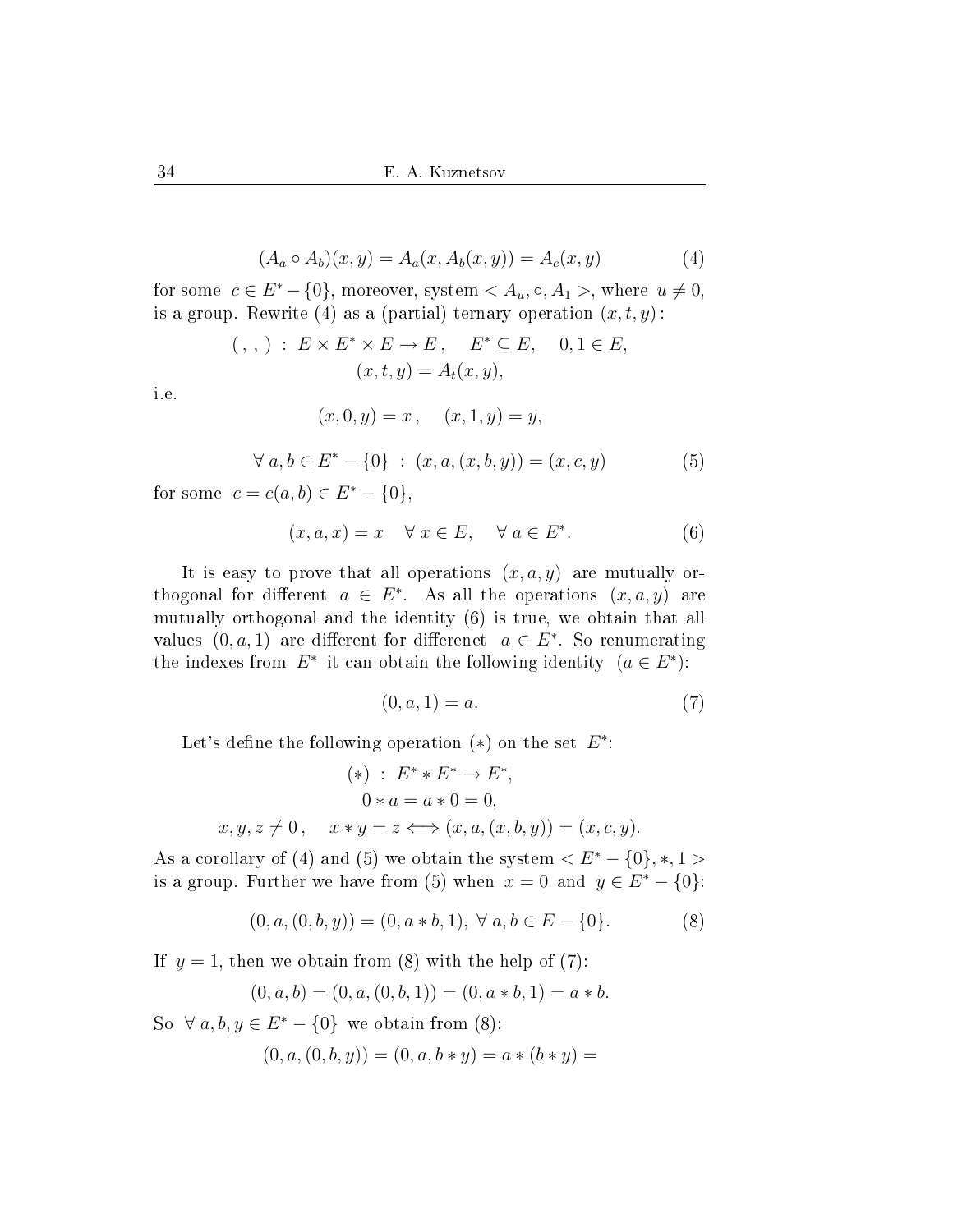$$
= (a * b) * y = (0, a * b, y) = (0, (0, a, b), y),
$$

i.e. the operation  $x \bullet y = (0, x, y)$  on the set  $E^* - \{0\}$  is a group, and this operation coincide with the operation  $(*)$  from the initial S- $\Box$ system.

Lemma 8. The mappings

$$
\varphi_{b,a}(x) = (b, a, x), \quad b \in E, \quad a \in E^* - \{0\},
$$
  

$$
\psi_{b,a,d}(x) = (b, a, (d, a^{(-1)}, x)), \quad b, d \in E, \quad a \in E^* - \{0\},
$$

are permutations on the set E.

*Proof.* We have from  $(5)$ :

$$
\varphi_{b,1}(x) = (b, 1, x) = x,
$$
  

$$
\psi_{b,a,d}(x) = (b, a, (b, a^{(-1)}, x)) = (b, a * a^{(-1)}, x) = x,
$$
  

$$
\psi_{b,1,d}(x) = (b, 1, (d, 1, x)) = x.
$$

If  $a \in E^* - \{0\}$ , then for any arbitrary b and a the mapping  $\varphi_{b,a}(x) = L_b^{(a)}$  $b^{(a)}_b(x)$  is a left translation in the quasigroup  $(x, a, y)$  with respect to the element b, i.e. it is a permutation. If  $a \in E^* - \{0, 1\}$ , then for any arbitrary  $b$ ,  $a$  and  $d$  we have:

$$
\psi_{b,a,d}(x) = L_b^{(a)} L_d^{(a^{(-1)})}(x),
$$

i.e. the mapping  $\psi_{b,a,d}$  is a composition of two translations:  $L_b^{(a)}$  $\binom{a}{b}$  in the quasigroup  $(x, a, y)$  and  $L_d^{(a^{(-1)})}$  $\frac{a^{(-1)}}{d}$  in the quasigroup  $(x, a^{(-1)}, y)$ ; so it is a permutation too.

#### Lemma 9. The following statements are true:

- 1) permutation  $\varphi_{b,a}$   $(b \in E, a \in E^* \{0,1\})$  has one and only one xed element b,
- 2) permutation  $\psi_{b,a,d}$   $(b,d \in E, a \in E^* \{0,1\})$  is a fixed-pointfree permutation, if  $b \neq d$ ,
- 3) the set of permutations  $T = \{ \psi_{b,a_0,0} : b \in E, a_0 \text{ is a fixed element from } E^* - \{0,1\} \}$ is transitive on the set E.

Proof. 1) We have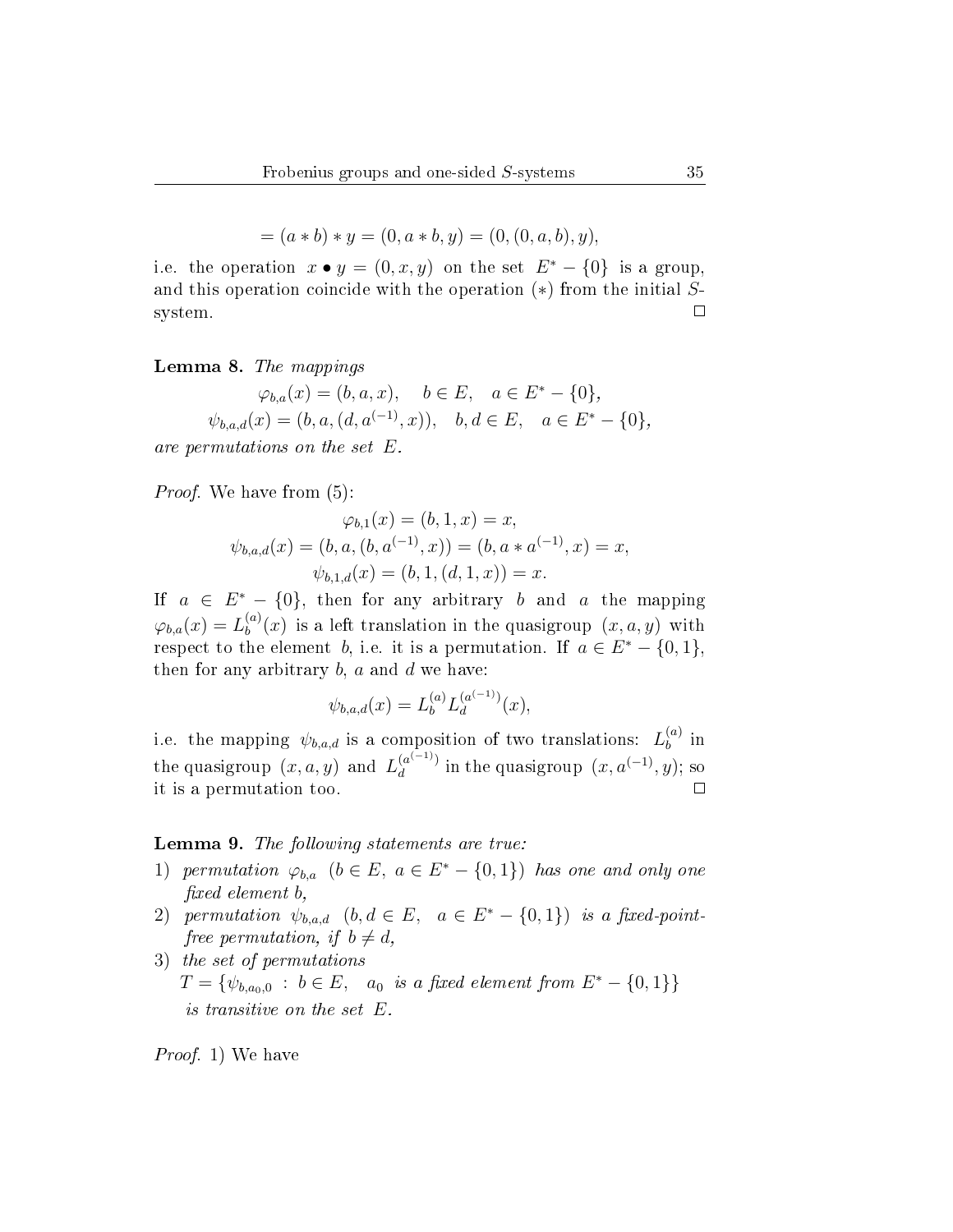$$
\varphi_{b,a}(b) = (b, a, b) = b.
$$

Let's assume there exists an element  $x_0 \in E$ ,  $x_0 \neq b$  such that

 $\varphi_{b,a}(x_0) = x_0.$ 

Then we obtain

$$
(b, a, x_0) = x_0.
$$

But it is evident that

$$
(x_0, a, x_0) = x_0.
$$

As the operation  $(x, a, y)$  is a quasigroup and  $x_o \neq b$  we obtain a contradiction between the last two equalities. So

$$
\varphi_{b,a}(x) \neq x
$$

for any  $x \in E - \{b\}.$ 

2) Let's assume there exists an element  $x_0 \in E$  such that  $b \neq d$ and

 $\psi_{b,a,d}(x_0) = x_0,$ 

i.e.

$$
(b, a, (d, a^{(-1)}, x_0)) = x_0.
$$

Then we obtain with the help of (5)

$$
(b, a^{(-1)}, x_0) = (b, a^{(-1)}, (b, a, (d, a^{(-1)}, x_0))) =
$$
  
=  $(b, a^{(-1)} * a, (d, a^{(-1)}, x_0)) = (b, 1, (d, a^{(-1)}, x_0)) =$   
=  $(d, a^{(-1)}, x_0),$ 

i.e.  $b = d$  (because the operation  $(x, a^{(-1)}, y)$  is a quasigroup when  $a \neq 0, 1$ . We obtain a contradiction; so if  $b \neq d$ , then  $\varphi_{b,a,d}(x) \neq x$ for any  $x \in E$ .

3) Let  $a_0$  be an arbitrary element from  $E^* - \{0, 1\}$ . We have for an arbitrary fixed element  $c \in E$ :

$$
\varphi_{t,a_0,0}(c) = (t, a_0, (0, a_0^{(-1)}, c)) = (t, a_0, a_0^{(-1)} * c) = R_{a_0^{(-1)} * c}^{(a_0)}(t),
$$

where  $R_b^{(a)}$  denotes the right translation in the quasigroup  $(x, a, y)$ with respect to the element  $b \in E$ . As the mapping  $R_{(-)}^{(a_0)}$  $\frac{(a_0)}{a_0^{(-1)} * c}$  is a permutation on the set E, so for any  $c, d \in E$  there exists an element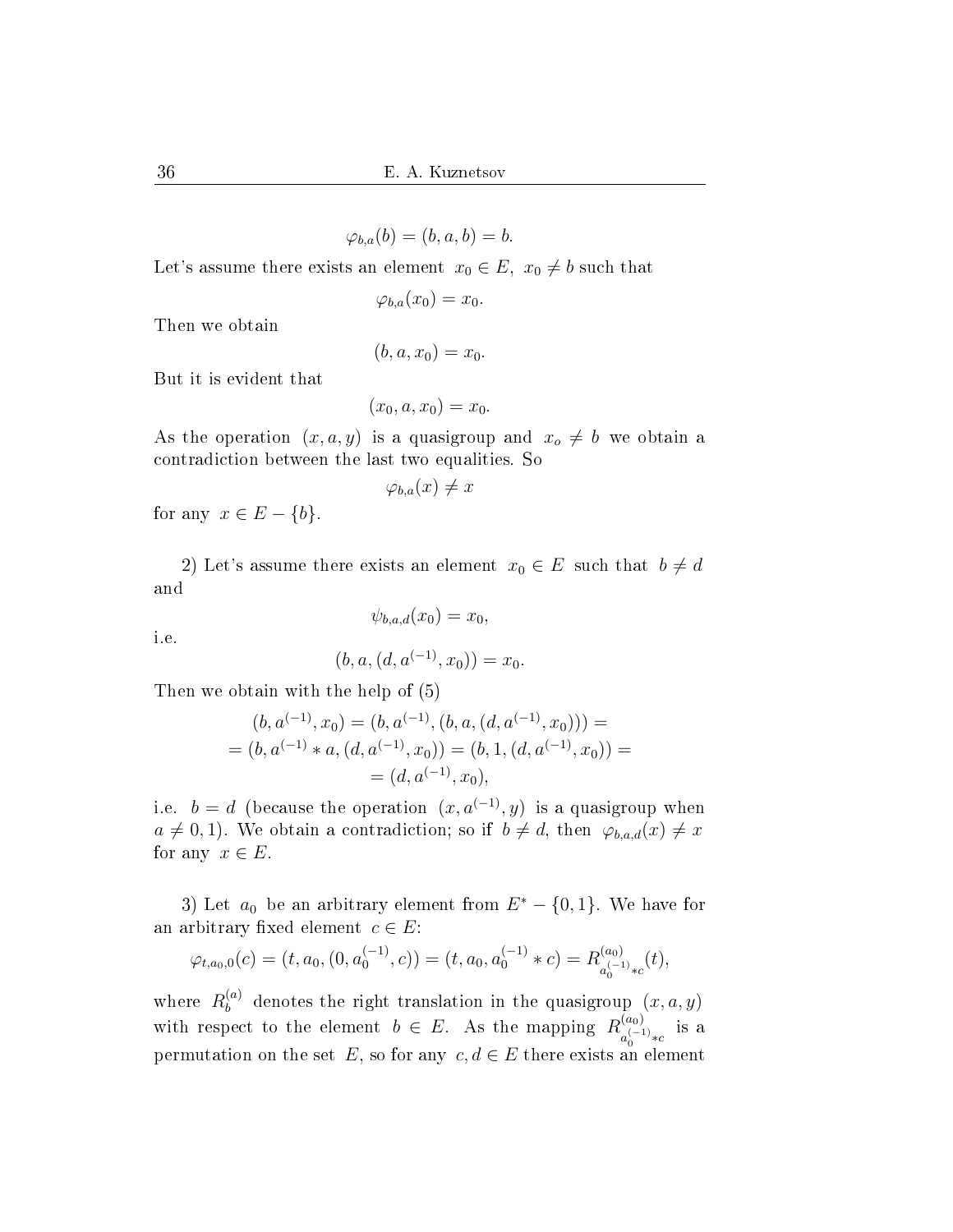$t_0 \in E$  such that we have

$$
\psi_{t_0,a_0,0}(c) = R_{a_0^{(-1)}*c}^{(a_0)}(t_0) = d,
$$

i.e. the set  $T$  is a transitive set of permutations on  $E$ .

**Lemma 10.** Let permutations  $\varphi_{b,a}$  and  $\psi_{b,a,d}$  where  $b, d \in E$ ,  $a \in$  $E^* - \{0\}$ , form a group G under the natural product of permutations. Then G is a Frobenius group.

Proof is an easy corollary of Lemma 9.

**Lemma 11.** Let the set E be a finite one. If the conditions of Lemma  $10$  take place, then the set of fixed-point-free permutations

 $T = \{ \psi_{b,a_0,0} : b \in E, \text{ is any fixed element from } E^* - \{0,1\} \}$ with the identity permutation id =  $\psi_{0,a_0,0}$  is a normal subgroup in the Frobenius group G.

*Proof.* Let the conditions of Lemma hold. Then  $G$  is a finite Frobenius group of permutations of degree n, where  $n = |E|$ . It is easy to show that the group G contains exactly  $n-1$  fixed-point-free permutations (see [4]). As the set T contains exactly  $n-1$  different fixed-point-free permutations (see Lemma 9), so  $T$  contains all the fixed-point-free permutations of group G.

Let's denote

$$
H_a = St_a(G), \quad a \in E.
$$

As the set T is a transitive set of permutations on  $E$ , so T is a left transversal in the group G to its subgroup  $H_a$  for any  $a \in E$ . So we have

$$
t_i^{-1}t_j \notin H_a \quad \forall \ i \neq j.
$$

Then we obtain that  $t_i^{-1}t_j$  is a fixed-point-free permutation, i.e.

$$
t_i^{-1}t_j = t_k
$$

for some element  $t_k \in T$ , because the set T contains all the fixed-pointfree permutations of the group  $G$ . So all fixed-point-free permutations of the group  $G$  with the identity permutation id form a group which

 $\Box$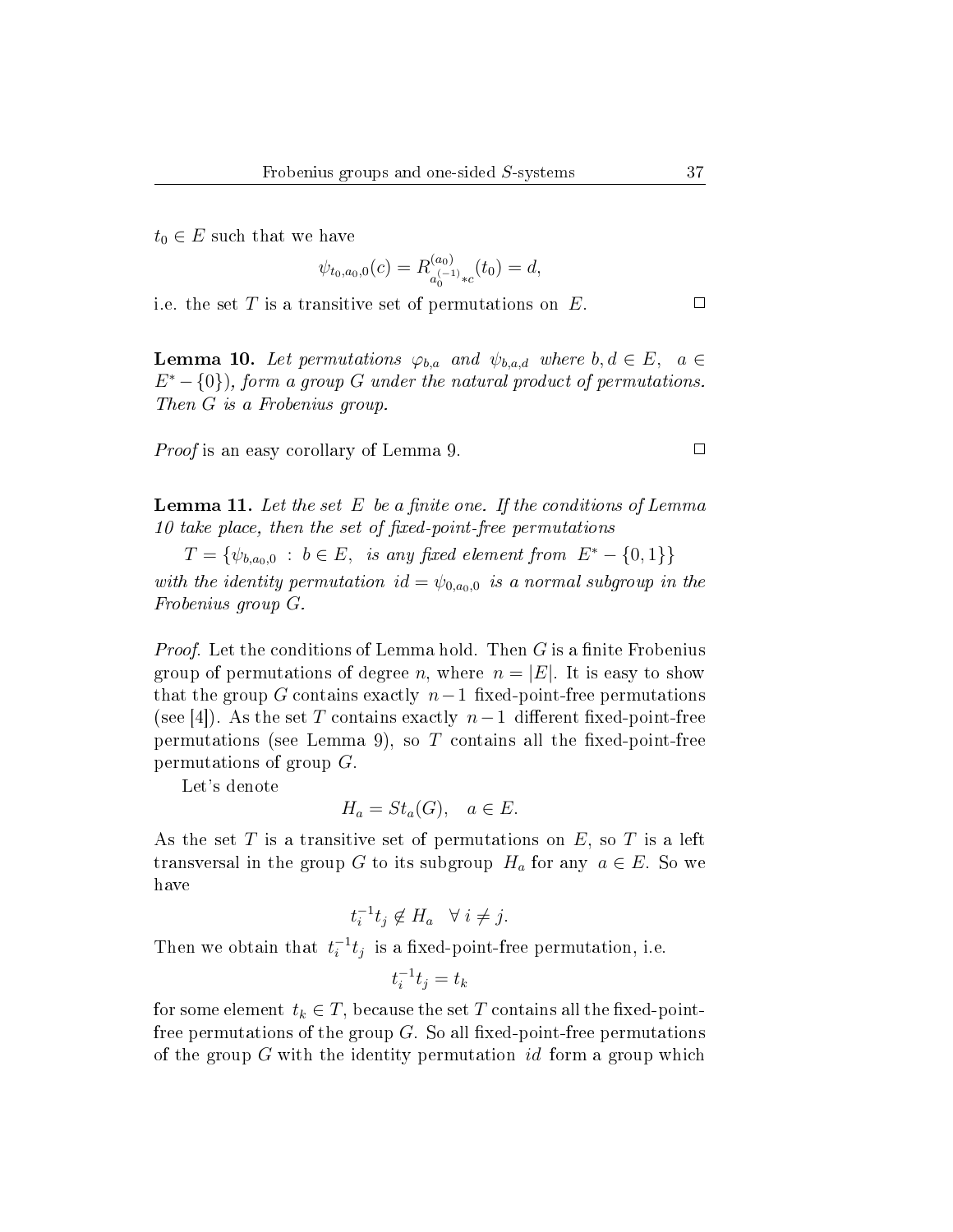is a normal subgroup of the group  $G$ .

By means of Lemmas 10 and 11 we obtain that there exist normal subgroups, consisting from fixed-point-free permutations and the identity permutation, in the finite Frobenius groups, which are groups of cell permutations of the right S-system.

Further we will demonstrate one more method of definition of the operations  $(x, a, y)$  by an arbitrary Frobenius group (that method is different from the method described in the part 3; moreover, that method does not use the fact of existing a normal subgroup in the Frobenius group and is independent for the cardinality of the set E.

Let G be an arbitrary Frobenius group of permutations on some set  $E$  and 0, 1 be two distinct distinguished elements from  $E$ . As the group G is transitive on the set E, then there exists a set of  $n$  permutations  $P = {\sigma_x}_{x \in E}$  such that  $\sigma_x(0) = x \ \forall x \in E$ , and  $\sigma_0 = id$ . Let's define the operation  $(x, a, y)$  as follows:

$$
(x, 0, y) = x
$$
,  $(x, 1, y) = y$ ,

 $\forall a \in E^*, \ a \neq 0, 1, (x, a, y) = z \iff z = \alpha(y),$ where  $\alpha \in G$ ,  $\alpha(x) = x$ ,  $\beta(1) = (\sigma_x^{-1} \alpha \sigma_x)(1) = a$ . (9)

This definition is correct, because there exist an unique permutation  $h = H_0 = St_0(G)$  satisfying the condition  $h(1) = a$  and so there exist an unique permutation  $\alpha \in G$  satisfying the condition (9).

**Lemma 12.** The operation  $(x, a, y)$  (defined by (9)) satisfies the following properties:

1)  $(0, a, 1) = a, (x, a, x) = x,$ 

2) 
$$
\forall a, b \in E^* : (x, a, (x, b, y)) = (x, c, y)
$$
 for some  $c = c(a, b) \in E^*$ .

Proof. 1) We have

$$
(0, a, 1) = u \Longleftrightarrow \begin{cases} u = \alpha(1) \\ \alpha(0) = 0 \\ \beta(1) = a \end{cases}
$$

which implies  $\sigma = id$ ,  $\alpha = \beta$ , and in the consequence  $u = \alpha(1)$  $\beta(1) = a$ , i.e.  $(0, a, 1) = a$ .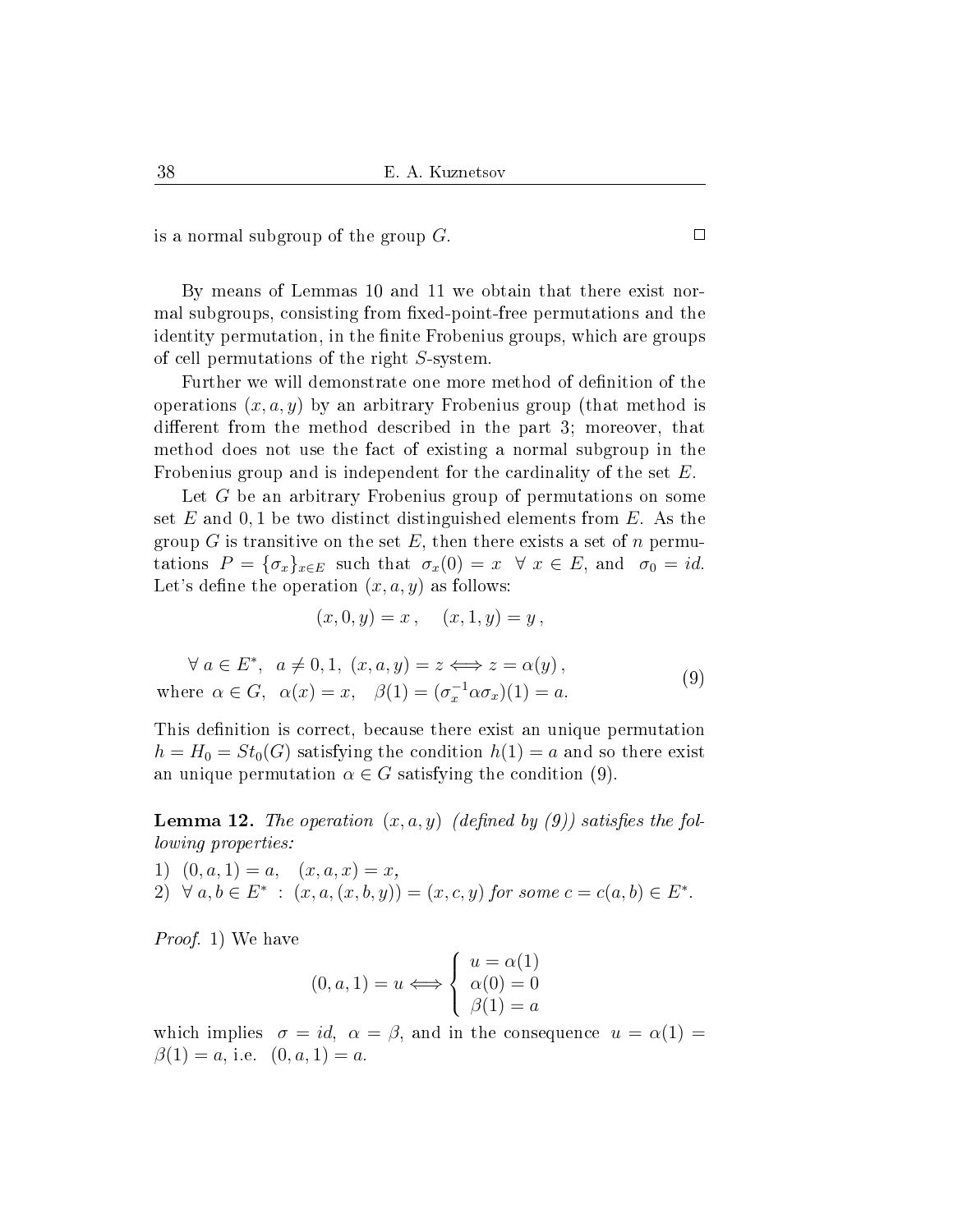Similarly

$$
\begin{aligned} \n\text{1y} \\ \n(x, a, x) &= u \Leftrightarrow \n\begin{cases} \n u &= \alpha(x) \\ \n \alpha(x) &= x \\ \n \beta(1) &= a \n\end{cases} \Rightarrow u = \alpha(x) = x, \n\end{aligned}
$$

i.e.  $(x, a, x) = x$ .

2). If  $a = 0$ , then we have

$$
(x, a, (x, b, y)) = x = (x, 0, y) \Rightarrow c = c(0, b) = 0.
$$

If  $b = 0$ , then we have

$$
(x, a, (x, b, y)) = (x, a, x) = x = (x, 0, y) \Rightarrow c = c(a, 0) = 0.
$$

Let  $a, b \neq 0$ . Then we obtain

$$
(x, a, (x, b, y)) = u \Longleftrightarrow \begin{cases} (x, a, v) = u \\ (x, b, y) = v \end{cases} \Longleftrightarrow
$$
  

$$
\Longleftrightarrow \begin{cases} \alpha(x) = x, & \alpha(v) = u \\ \sigma_x^{-1} \alpha \sigma_x = h_a, & h_a(1) = a \\ \alpha_1(x) = x, & \alpha_1(y) = v \\ \sigma_x^{-1} \alpha_1 \sigma_x = h_b, & h_b(1) = b \end{cases}
$$

$$
\iff \begin{cases}\n u = \alpha(v) = \alpha \alpha_1(y) \\
 \alpha \alpha_1(x) = \alpha(x) = x \\
 \sigma_x^{-1} \alpha \alpha_1 \sigma_x = \sigma_x^{-1} \alpha \sigma_x \sigma_x^{-1} \alpha_1 \sigma_x = h_a h_b = h_c \\
 c = h_c(1) = h_a h_b(1) = h_a(b)\n\end{cases}
$$
\n
$$
\iff \begin{cases}\n u = \gamma(y) = (c, x, y) = (x, h_a(b), y) \\
 \gamma = \alpha \alpha_1 \\
 \gamma(x) = x \\
 \sigma_x^{-1} \gamma \sigma_x = h_c\n\end{cases}
$$

i.e.

$$
(x, a, (x, b, y)) = (x, c, y).
$$

So we have demonstrated that it can define a right  $S$ -system of idempotent operations  $(x, a, y)$  over an arbitrary Frobenius group G with the help of equalities (9).

Moreover, it can define the left  $S$ -system of idempotent operations